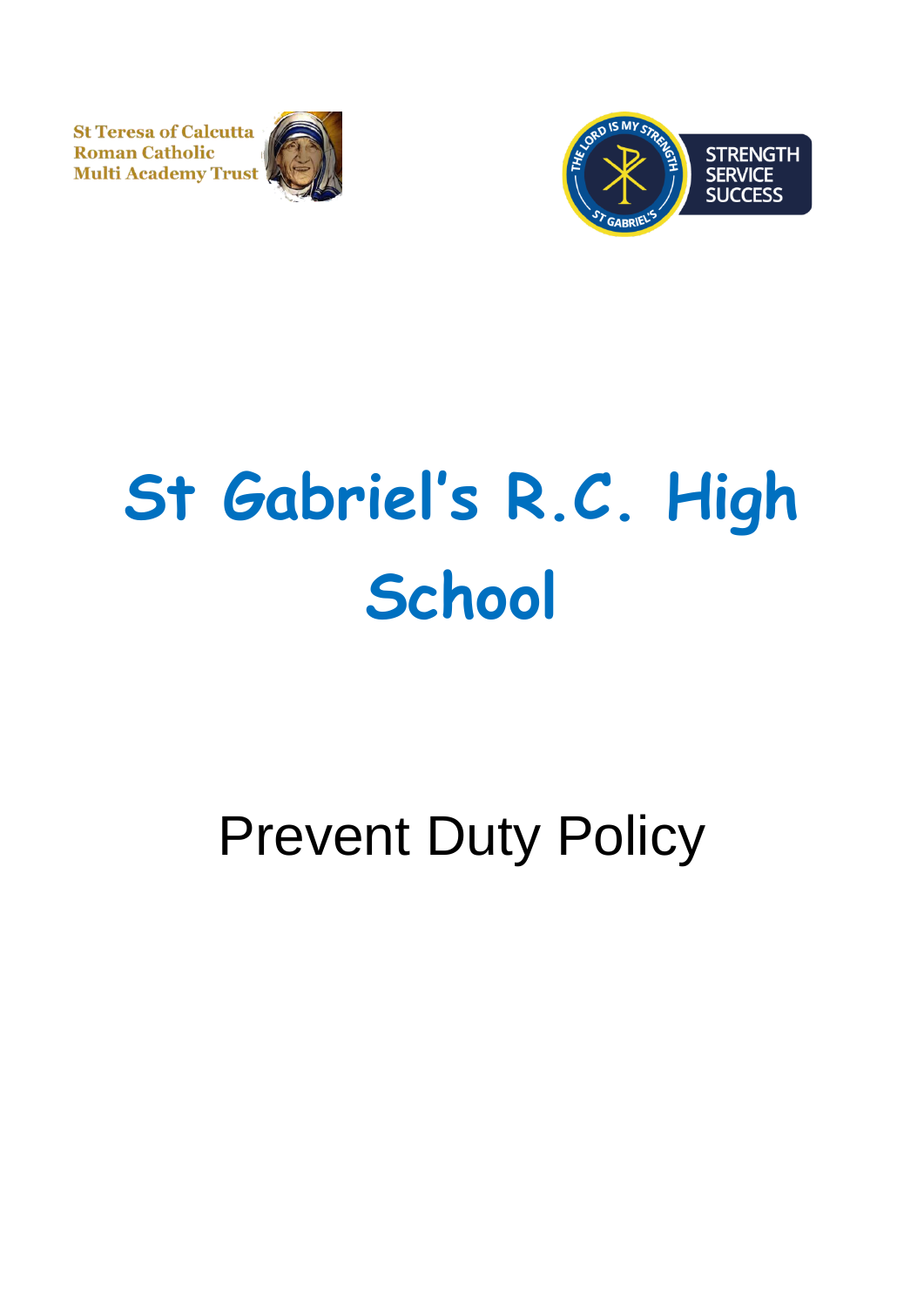# **Statement of intent**

St Gabriel's R.C. High School deplores terrorism of every kind and of any radical ideology. We will do anything we can to protect our pupils from the threat of terrorism and will not tolerate extremism or radicalisation in our school.

Our zero-tolerance approach to extremism and terrorism includes interventions, exclusions and involving third parties such as the police.

We support and adhere to guidance from the DfE which requires schools to actively promote fundamental British values and to ensure that pupils are encouraged to regard people of all faiths, races and cultures with respect and tolerance.

This policy relates to the radicalisation of pupils at our school. For guidance on specific terrorist incidents, please see our Invacuation, Lockdown and Evacuation Policy and procedures.

# **Contents:**

[Statement of intent](#page-2-0)

- 1. [Legal framework](#page-2-0)
- 2. [Definitions](#page-2-1)
- 3. [Roles and responsibilities](#page-3-0)
- 4. Safequarding from extremism
- 5. ['Channel' and 'Prevent'](#page-4-0)
- 6.
- 7. [Preventing radicalisation](#page-5-0)
- 8. [Making a judgement](#page-6-0)
- 9. [Community links](#page-8-0)
- 10. [Making a referral](#page-8-1)
- 11. [Promoting fundamental British values](#page-9-0)
- 12. Monitoring and review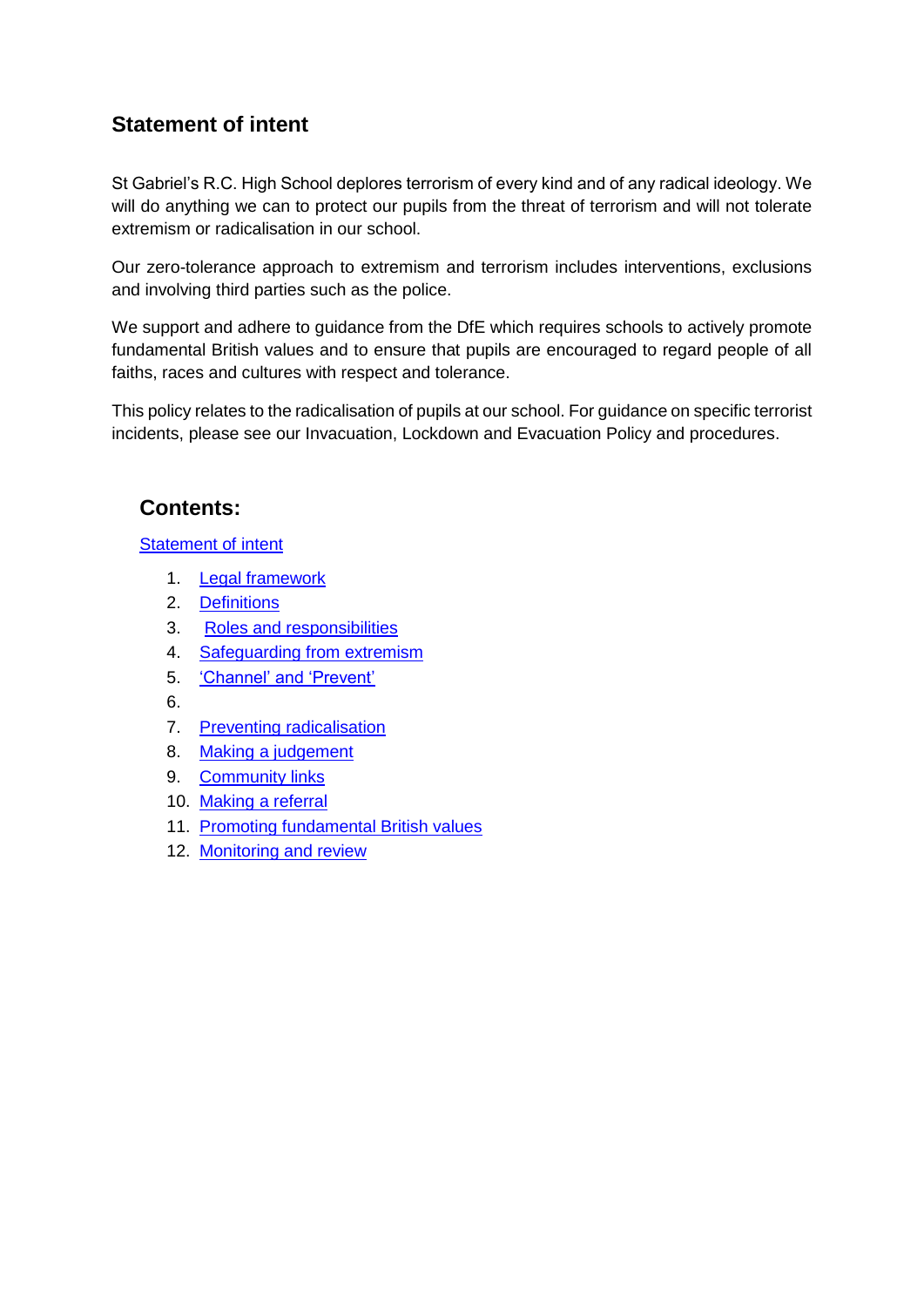## <span id="page-2-0"></span>**1.** Legal framework

- 1.1. This policy has due regard to statutory legislation, including, but not limited to, the following:
	- Counter-Terrorism and Security Act 2015
	- Childcare Act 2006
	- Data Protection Act 2018
	- The GDPR
- 1.2. This policy also has due regard to statutory and non-statutory departmental advice, including, but not limited to, the following:
	- DfE (2015) 'The Prevent duty'
	- HM Government (2015) 'Revised Prevent Duty Guidance: for England and Wales'
	- [Updated] DfE (2020) 'Keeping children safe in education' (KCSIE)
	- DfE (2018) 'Working Together to Safeguard Children'
- 1.3. This policy operates in conjunction with the following school policies and documents:
	- Invacuation, Lockdown and Evacuation Policy
	- Child Protection and Safeguarding Policy
	- Radicalisation Risk Assessment
	- Data Protection Policy
	- Risk of Radicalisation Incident Register
	- Online Safety Policy
	- Equality Information and Objectives Policy

#### <span id="page-2-1"></span>**2.** Definitions

For the purpose of this policy:

- 2.1. Extremism is defined as vocal or active opposition to fundamental British values.
- 2.2. Radicalisation is defined as the process by which an individual or group comes to adopt increasingly extreme political, social, or religious ideals and aspirations.
- 2.3. Terrorism is defined as violent threats or actions designed to influence government or intimidate the public with the purpose of advancing a political, religious or ideological cause.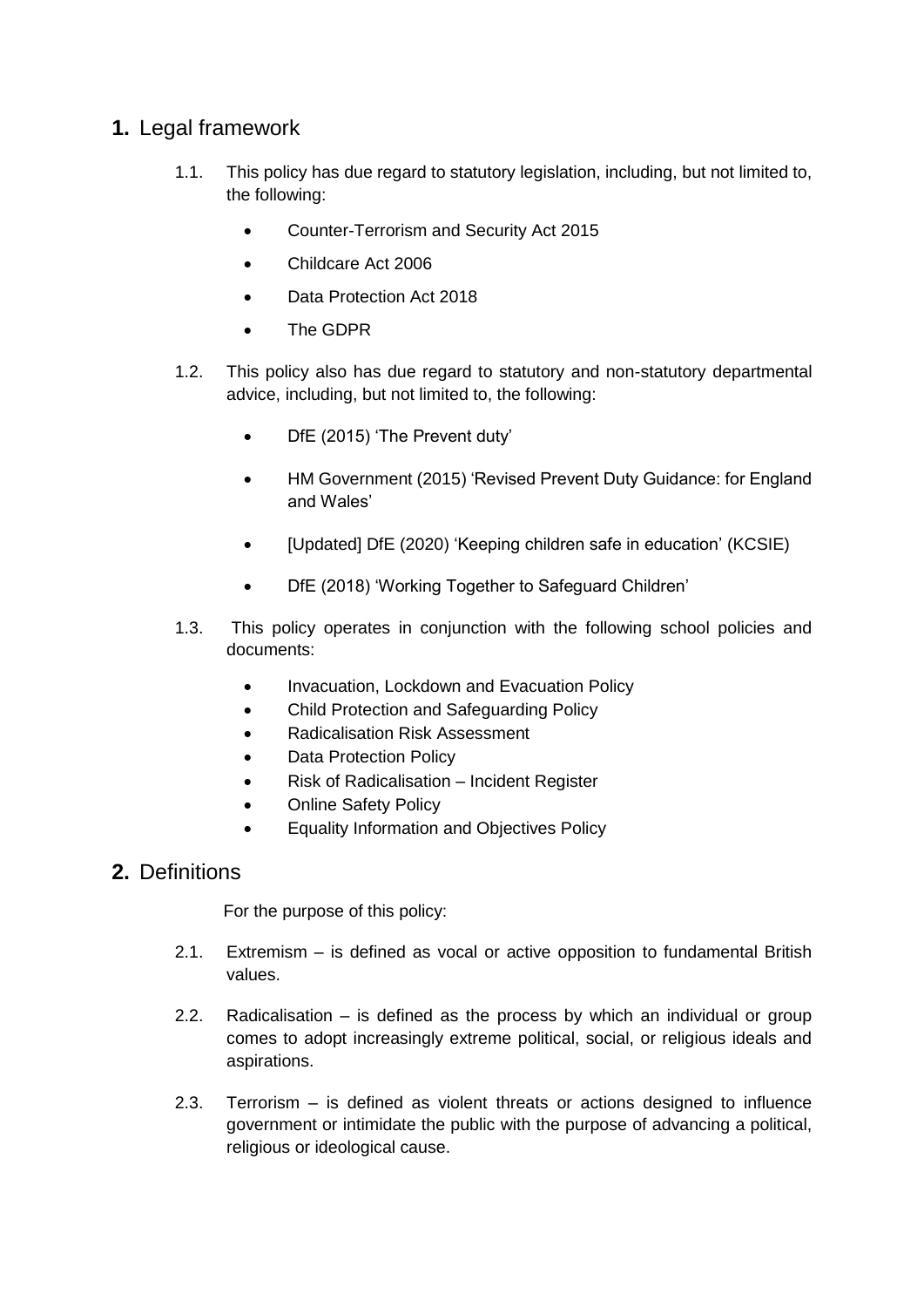2.4. Fundamental British values – are a set of expected standards by which people resident in the UK must live, including democracy, the rule of law, individual liberty and the mutual respect and tolerance of different faiths and beliefs.

# <span id="page-3-0"></span>**3.** Roles and responsibilities

- 3.1. The headteacher is responsible for:
	- The overall implementation and management of this policy.
	- Ensuring every staff member is familiar with the scope of this policy.
	- Ensuring pupils are taught about British values through the curriculum.
	- Undertaking a risk assessment to determine whether pupils are at risk of being drawn into terrorism.
	- Identifying extremist risks in the local area.
	- Ensuring any visitors and speakers at the school are appropriate vetted prior to them having access to pupils.
- 3.2. The DSL, and any deputies, are responsible for:
	- Handling any referrals to the Channel programme.
	- Following up any referrals made to the Channel programme.
	- Delivering staff training on the Prevent duty.
	- Working with external agencies to support pupils at risk of being drawn into terrorism.
	- Providing guidance to other staff members to help them support pupils at risk of being drawn into terrorism.
- 3.3. All staff members are responsible for:
	- Being alert to the risk factors of extremism and radicalisation.
	- Raising any concerns with the DSL (or any deputies, in their absence).
	- Notifying the DSL (or any deputies, in their absence) when they make any referrals to the Channel programme.
	- Engaging in staff training on the Prevent duty.
- <span id="page-3-1"></span>**4.** Safeguarding from extremism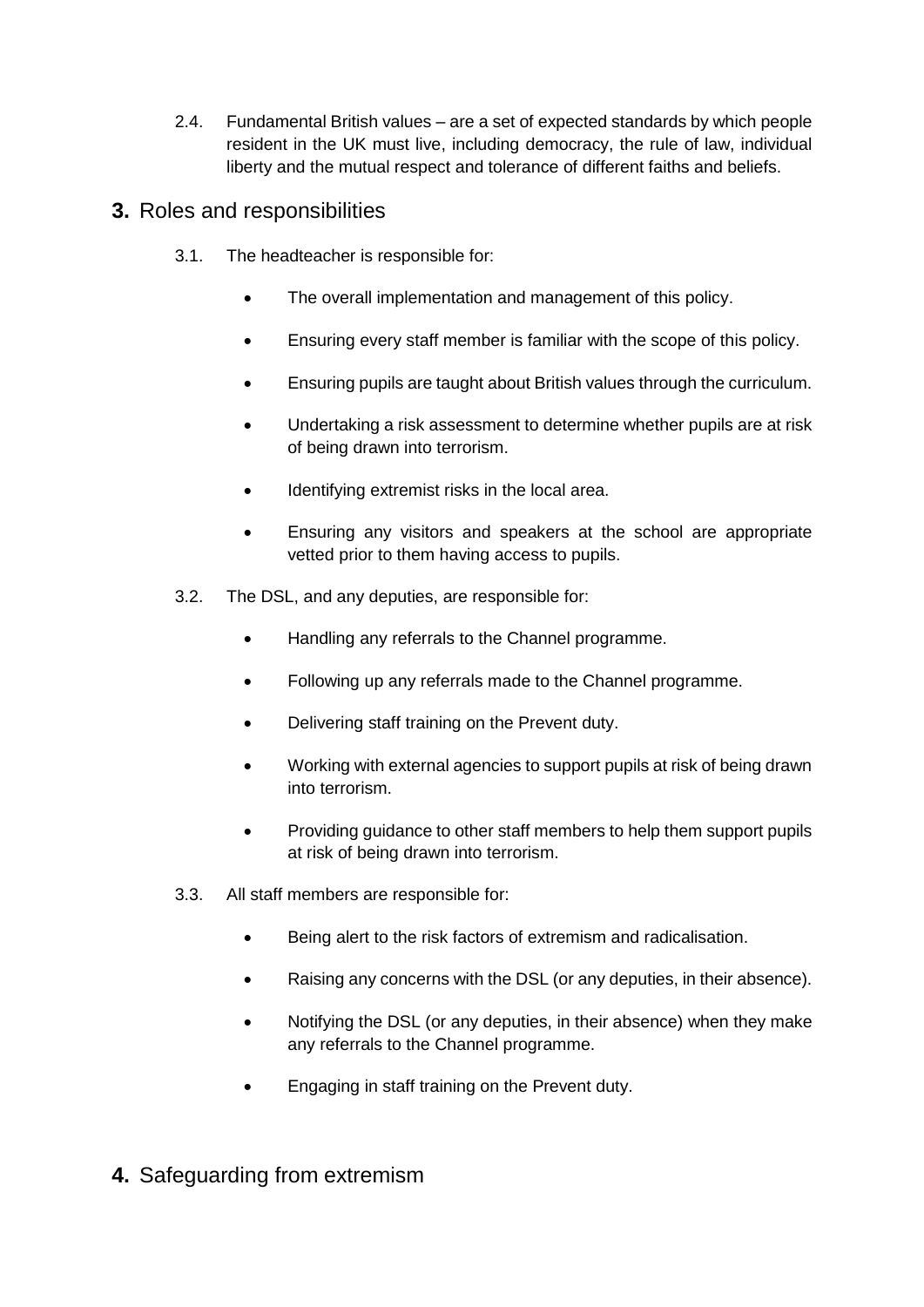- 4.1. The school protects the right to freedom of expression. This policy is not intended or designed to restrict or prevent legitimate and lawful congregation or debate.
- 4.2. The school has a dedicated DSL who deals with any incidents of extremism and or terrorism within our school community.
- 4.3. As is the school's responsibility under law, we will do our utmost to safeguard our pupils from being drawn into extremism and terrorism.
- 4.4. The school has strong relationships with our local safeguarding partners, and will not hesitate to involve them at the earliest opportunity if safeguarding issues arise.
- 4.5. The school encourages any pupil, parent, staff member or member of the wider school community to let our DSL know if they have concerns about:
	- Pupils becoming radicalised.
	- Groups, clubs or societies with extremist or radical views.
	- Friends and/or families of pupils becoming radicalised or involved in extremism.
	- Pupils planning to visit known areas of conflict.
	- Members of the school and wider community attempting to draw young and/or vulnerable pupils into extremism.
- 4.6. Visitors and speakers coming into the school will be vetted prior to them having access to pupils.
- 4.7. All materials handed out to pupils, whether by teachers or visitors and speakers, will be checked by the headteacher.
- 4.8. Pupil-led groups, clubs and societies will be subject to termly unannounced inspections by our DSL.

## <span id="page-4-0"></span>**5.** 'Channel' and 'Prevent'

- 5.1. Channel, a key element of the Home Office's Prevent strategy, is a multiagency approach to protect people at risk from radicalisation.
- 5.2. As a school, we will work with the LA, local law enforcement, and religious and community leaders, to identify children vulnerable to radicalisation and to stamp out extremism if it arises. This includes identifying pupils:
	- Displaying feelings of grievance and injustice.
	- Feeling under threat.
	- Searching for identity, meaning and belonging.
	- Who have a desire for status amongst their peers.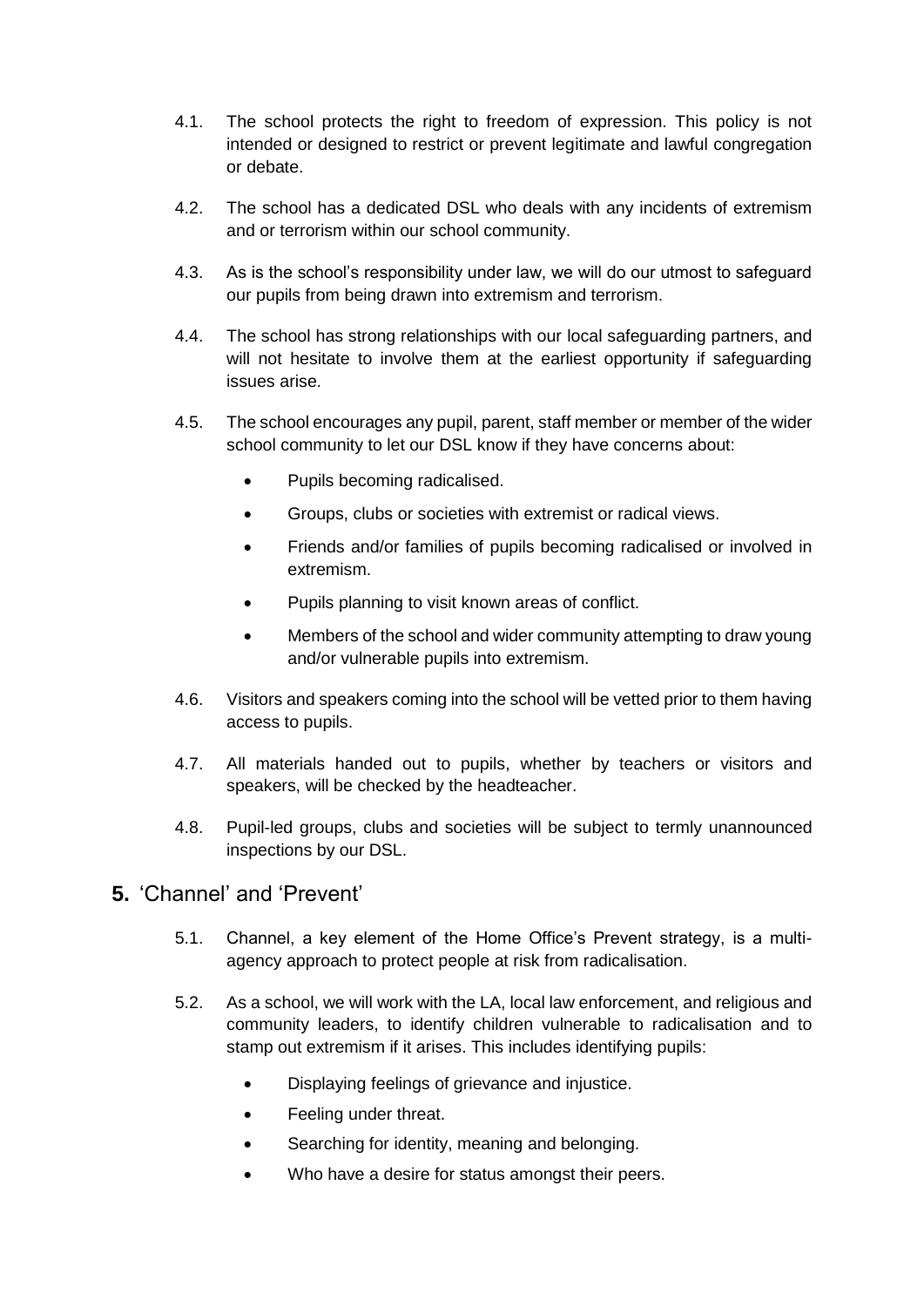- Who have a desire for excitement and adventure.
- Displaying a need to dominate and control others.
- Who have a susceptibility to indoctrination.
- Displaying a radical desire for political or moral change.
- Who are susceptible to opportunistic involvement.
- Who have family or friends involved in extremism.
- Susceptible to being influenced or controlled by a group.
- With relevant mental health issues.

#### <span id="page-5-0"></span>**6.** Preventing radicalisation

- 6.1. The school will assess the risk of pupils being drawn into terrorism through identifying the factors that affect children in the local area and knowing how to identify those at risk.
- 6.2. The school will always takes allegations and concerns of radicalisation and/or terrorism seriously.
- 6.3. The school will help pupils channel their desire for excitement and adventure into suitable and healthy activities.
- 6.4. Extremist propaganda is widely available online the school will ensure that British values are promoted regularly to encourage pupils to develop an appreciation of society.
- 6.5. The school will work with local religious and cultural organisations to instil a strong sense of identity in our pupils, as well as a clear place and purpose within the school.
- 6.6. The school recognises that pupils' parents and families are best-placed to spot signs of radicalisation and, as such, will promote effective engagement with parents and families.
- 6.7. The school will record all internet activity that takes place on site, and on any school computers, laptops and tablets off site, and establish appropriate filters to protect children from terrorist and extremist material online, in accordance with the Online Safety Policy.
- 6.8. In accordance with KCSIE and our Child Protection and Safeguarding Policy, pupils will be taught about the importance of staying safe online through PSHE lessons.
- 6.9. The school is stronger thanks to our open, multi-faith and multi-racial community. We will always aim to integrate and engage every child within the school community, and in the wider community.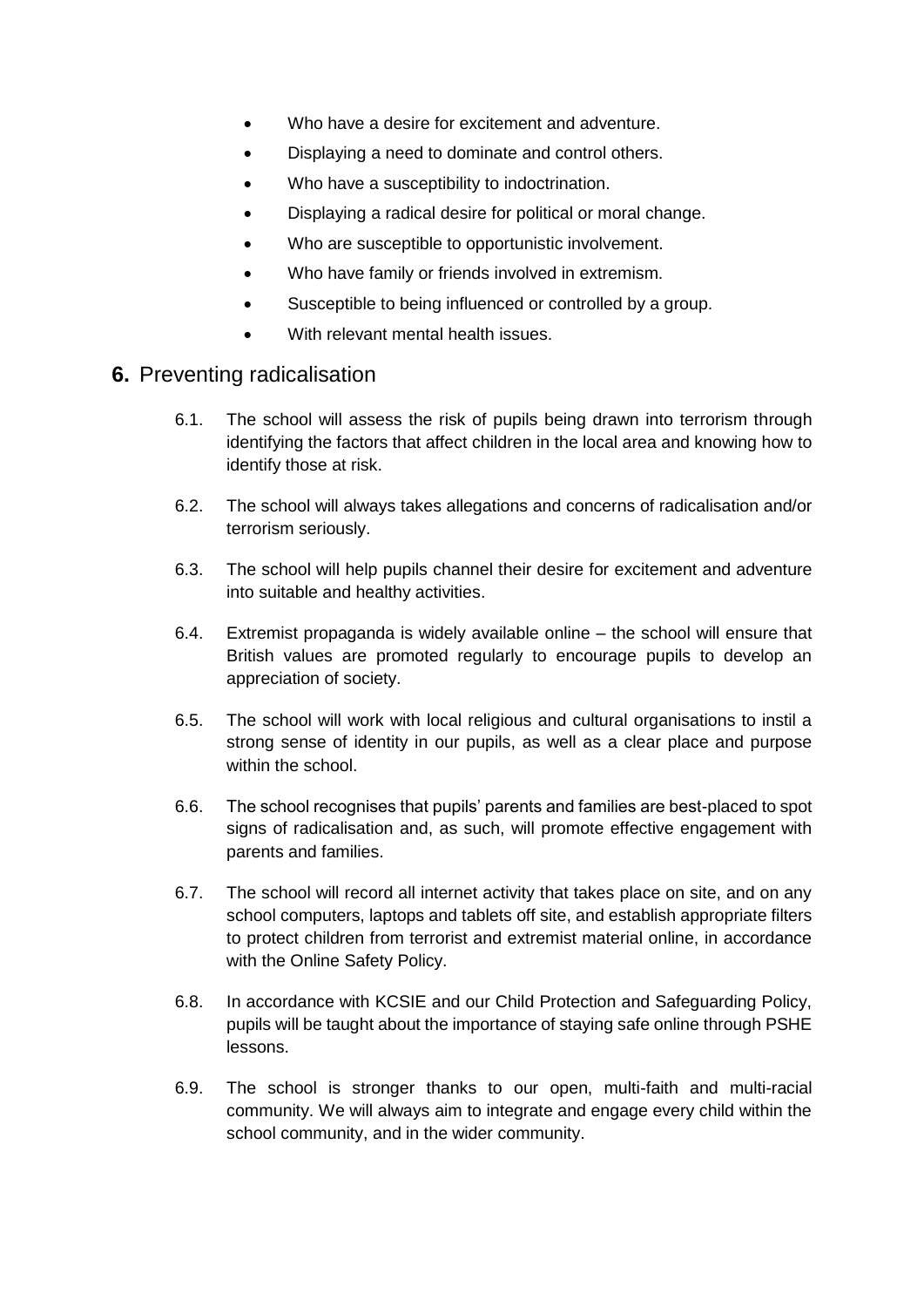- 6.10. The school will celebrate a range of different religious and cultural festivals across the year giving every pupil the opportunity to take part.
- 6.11. The school will monitor and assess incidents which suggest pupils are engaging, or are at risk of engaging, in extremist activity and/or radicalisation.
- 6.12. Where a pupil has been identified as at risk of radicalisation, the school will take action proportionate to the incident or risk.

#### <span id="page-6-0"></span>**7.** Making a judgement

- 7.1. Although extremist behaviour can be presented in many forms, the school understands the following as the most obvious risk factors:
	- Disclosure about extremist or radicalised behaviour by pupils this could include exposure to materials outside of school
	- Use of specific terms associated with certain ideological views, e.g. 'hate' language
	- Intelligence reports from local and national agencies regarding the radicalisation of groups of people in the local area
	- Focus on specific narratives that highlight particular extremist views
	- Evidence of accessing online materials that include extremist materials
	- Refusal to accept views expressed by others which are counter to the school's Equality Information and Objectives Policy
	- Documented concerns raised by parents or family members about the changing behaviour of the pupil
	- References to an extremist narrative in pupils' work
	- Disassociation from existing friendship groups
	- A loss of interest in activities which they previously engaged in
	- Asking questions about identity, faith and belonging
	- Behavioural characteristics, such as low self-esteem, isolation, and perceptions of failure and injustice
	- Family tensions
	- **Migration**
	- Events affecting their country or region of origin
	- Alienation from UK values
	- Grievance triggered by personal experience of racism or discrimination
	- Inappropriate forms of dress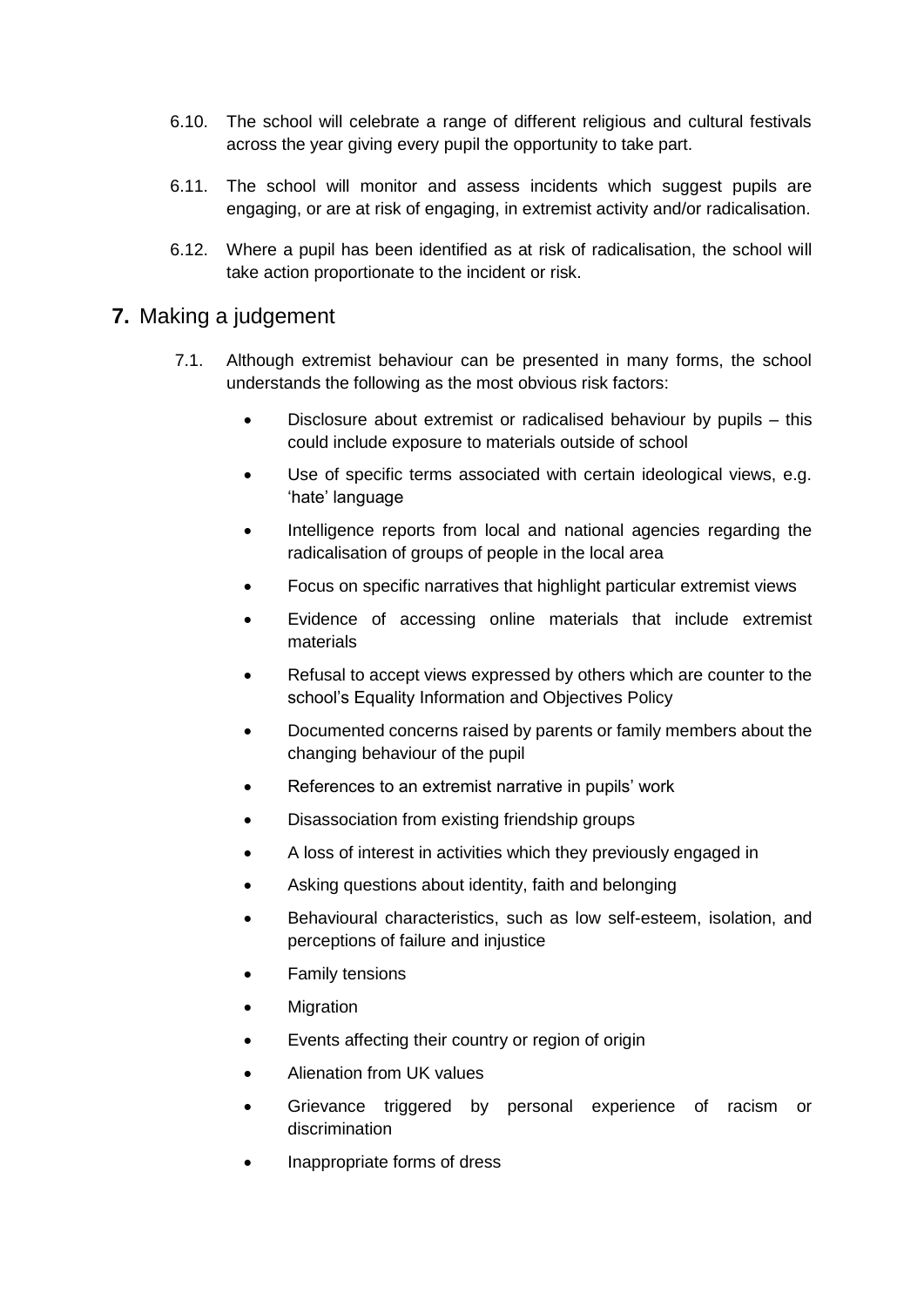- Property damage
- Refusal to cooperate with the requests of teachers or other adults
- 7.2. When assessing whether a pupil is at risk of radicalisation, staff will ask themselves the following questions:
	- Does the pupil have access to extremist influences through the internet?
	- Does the pupil possess or actively seek extremist material?
	- Does the pupil sympathise or support extremist groups or behaviour in their speech or written work?
	- Does the pupil's demeanour suggest a new social, religious or political influence, e.g. through jewellery or clothing?
	- Has the pupil previously been a victim of a race hate or religious crime?
	- Has the pupil experienced any major disagreements with their peers, family or faith groups, leading to rejection, isolation or exclusion?
	- Does the pupil display an irregular and distorted view of religion or politics?
	- Does the pupil display a strong objection towards specific cultures, faiths or race?
	- Is the pupil a foreign national awaiting a decision regarding deportation or immigration?
	- Is there an irregular pattern of travel within the pupil's family?
	- Has the pupil witnessed or suffered from trauma or violence in a war zone or through sectarian conflict?
	- Is there evidence of a relative or family friend displaying extremist views?
	- Has the pupil travelled for extended periods of time to international locations?
	- Does the pupil have experience of poverty, disadvantage, discrimination or social exclusion?
	- Does the pupil display a lack of affinity or understanding for others?
	- Is the pupil a victim of social isolation?
	- Does the pupil have insecure, conflicted or absent family relationships?
- 7.3. Critical indicators include where a pupil is:
	- In contact with extremist recruiters.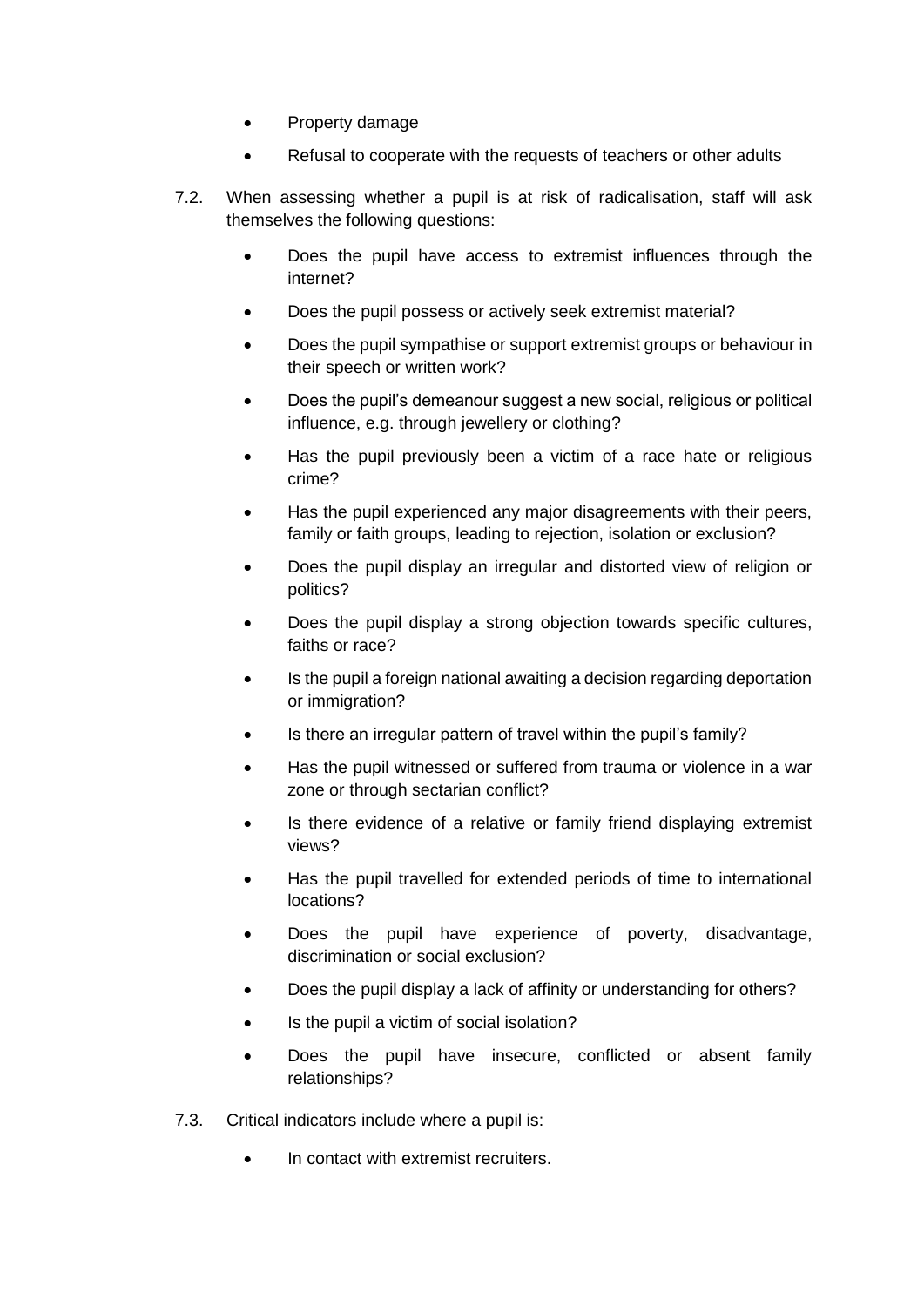- Articulating support for extremist causes or leaders.
- Accessing extremist websites.
- Possessing extremist literature.
- Using extremist narratives and a global ideology to explain personal disadvantage.
- Justifying the use of violence to solve societal issues.
- Joining extremist organisations.
- Making significant changes to their appearance and/or behaviour.
- 7.4. The DSL, and any deputies, will undergo annual Prevent awareness training in order to provide advice and support to staff on protecting pupils from the risk of radicalisation.
- 7.5. Staff will undergo annual Prevent awareness training, delivered by the DSL, in order to ensure that they are up-to-date to recognise indicators of radicalisation.
- 7.6. Staff, including the DSL and any deputies, will also undergo regular training in response to any updates.
- 7.7. The school will encourage staff to engage with online government resources, including the website Educate Against Hate, and the Prevent e-learning modules provided by the Home Office.

#### <span id="page-8-0"></span>**8.** Community links

- 8.1. The school will engage in annual community round-table discussions with local community and religious leaders, and local law enforcement.
- 8.2. The school will include discussion about extremism and terrorism in our governing body meetings.
- 8.3. The school will operate an open-door policy for community members to report concerns.
- 8.4. The school will open our doors to the community for festivals, religious and other events.
- 8.5. The school will select a range of charities to support across the year which represent our school community, including local community groups.

#### <span id="page-8-1"></span>**9.** Making a referral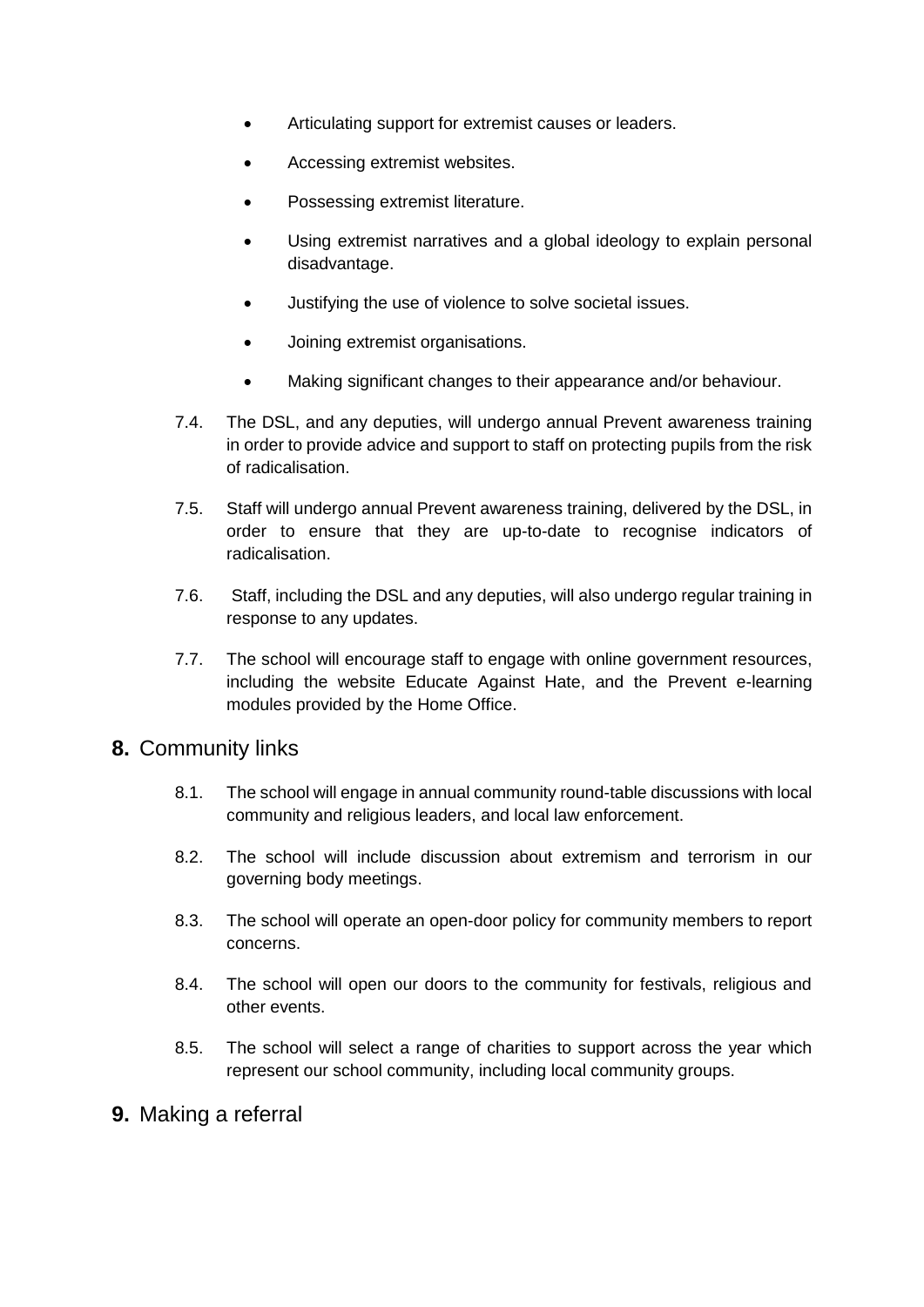- 9.1. In accordance with the school's Child Protection and Safeguarding Policy, if any member of staff has concerns about a pupil, they will raise this with the DSL.
- 9.2. Parents will be contacted to discuss the issue and investigate where there are any mitigating home circumstances, unless doing so would put the pupil at further risk of harm. A decision will be made at this meeting to determine whether a referral should be made to the Channel programme.
- 9.3. In most cases, the DSL will refer case to the Channel programme where there is a radicalisation concern, as appropriate.
- 9.4. Staff members may make referrals to the Channel programme if they deem it necessary – the DSL will be notified in all cases and will support staff members who do so.
- 9.5. Staff members will be informed that they may be asked to attend a Channel panel to discuss the pupil who has been referred to determine whether support is required.
- 9.6. The LA's Channel panel will decide which support, if any, is required and arrange for this support to be implemented.
- 9.7. The DSL will follow up any referrals and the pupil will be monitored for a period of time to determine whether there have been any changes in behaviour. Parents will be consulted during this period, unless doing so would put the pupil at further risk of harm.
- 9.8. If any concerns are raised, the DSL will contact the Channel programme to discuss further steps.
- 9.9. The DSL will record and retain all incidents for school records in accordance with the Data Protection Act 2018 and the GDPR, as outlined in the Data Protection Policy.

## <span id="page-9-0"></span>**10.** Promoting fundamental British values

- 10.1. Through the national curriculum, the school will:
	- Teach our pupils a broad and balanced international history.
	- Represent the cultures of all of our pupils across the subject.
	- Teach a wide range of English and non-English literature.
	- Commemorate World War 1 and 2.
	- Demonstrate the historical importance of the Commonwealth.
- 10.2. Through our social, moral, spiritual and cultural programme, the school will: